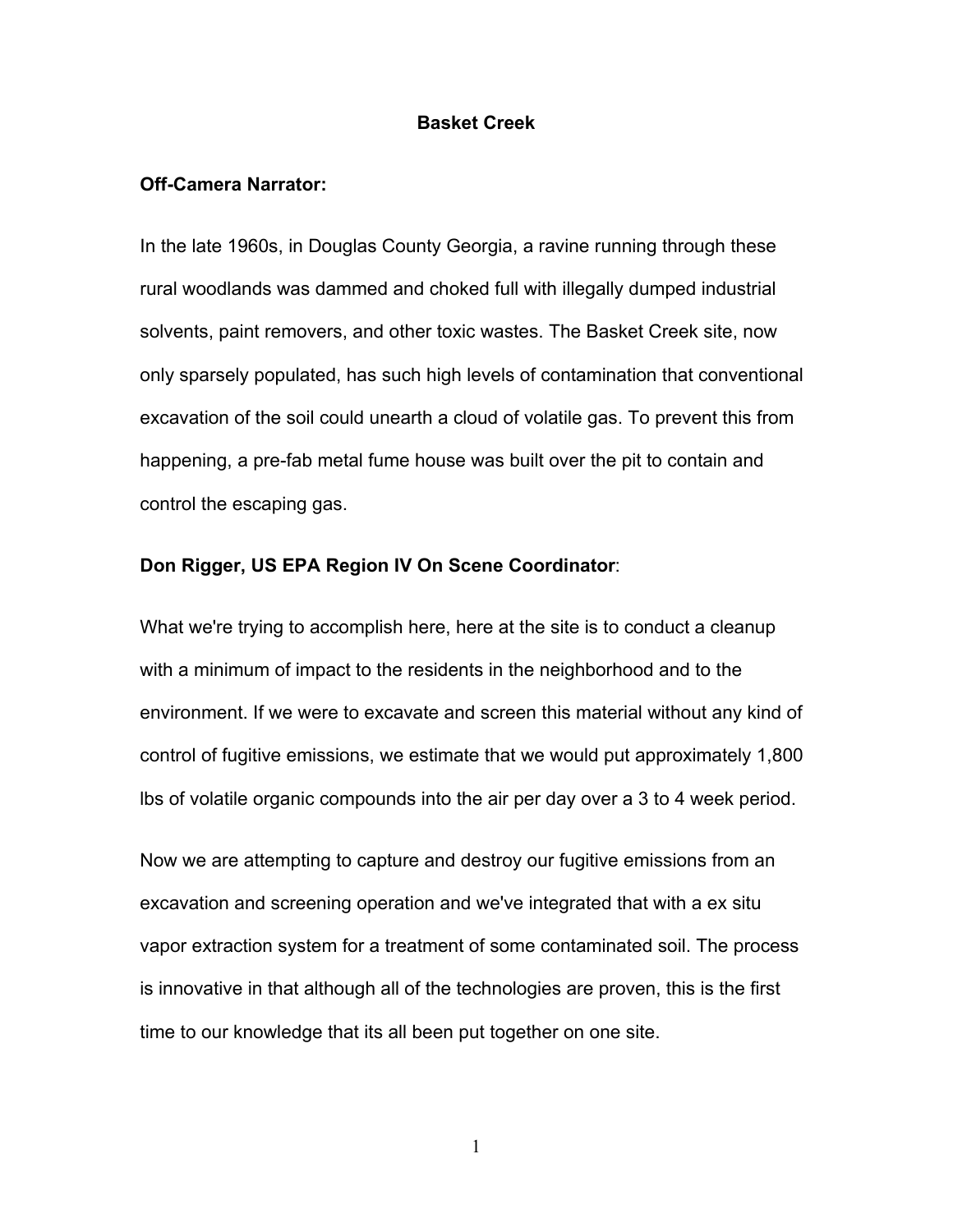# **Off-Camera Narrator:**

Over 1,000 yd<sup>3</sup> of soil, often with the consistency of sludge, will eventually be excavated. Using an enclosed cab excavator, the contaminated soil is carefully dug up and dumped onto a shaking screen, which then brakes up the dirt to release the fumes. Toxic gases released during the excavation and power screen process are channeled through a network of ducts to a bag house. Here particulates are removed The filtered gas then flows to an incinerator where the volatiles are completely burned off.

In the second step of the operation, the screened dirt is piled over a series of perforated pipes. Over time these pipes will draw the remaining gases through the same process of filtration and incineration. The soil itself will not be burned.

# **Don Rigger, US EPA Region IV On Scene Coordinator**:

Right now we are ready to start up our full-scale operations here at the site. We're in the process of testing all phases of our operation. One of the big parts of that is the emissions testing on the incinerator itself. We measure the concentration of contaminants going in to the unit, and then we measure that same concentration going out. We look at percent reduction. We also look at mass emission on the output. At the same time as we're doing the, the stack testing, we're also testing our process inside. Its very important to us that we are able to collect the fugitive emissions as they're given off at the excavation, otherwise we could develop an explosive atmosphere inside the building. So

2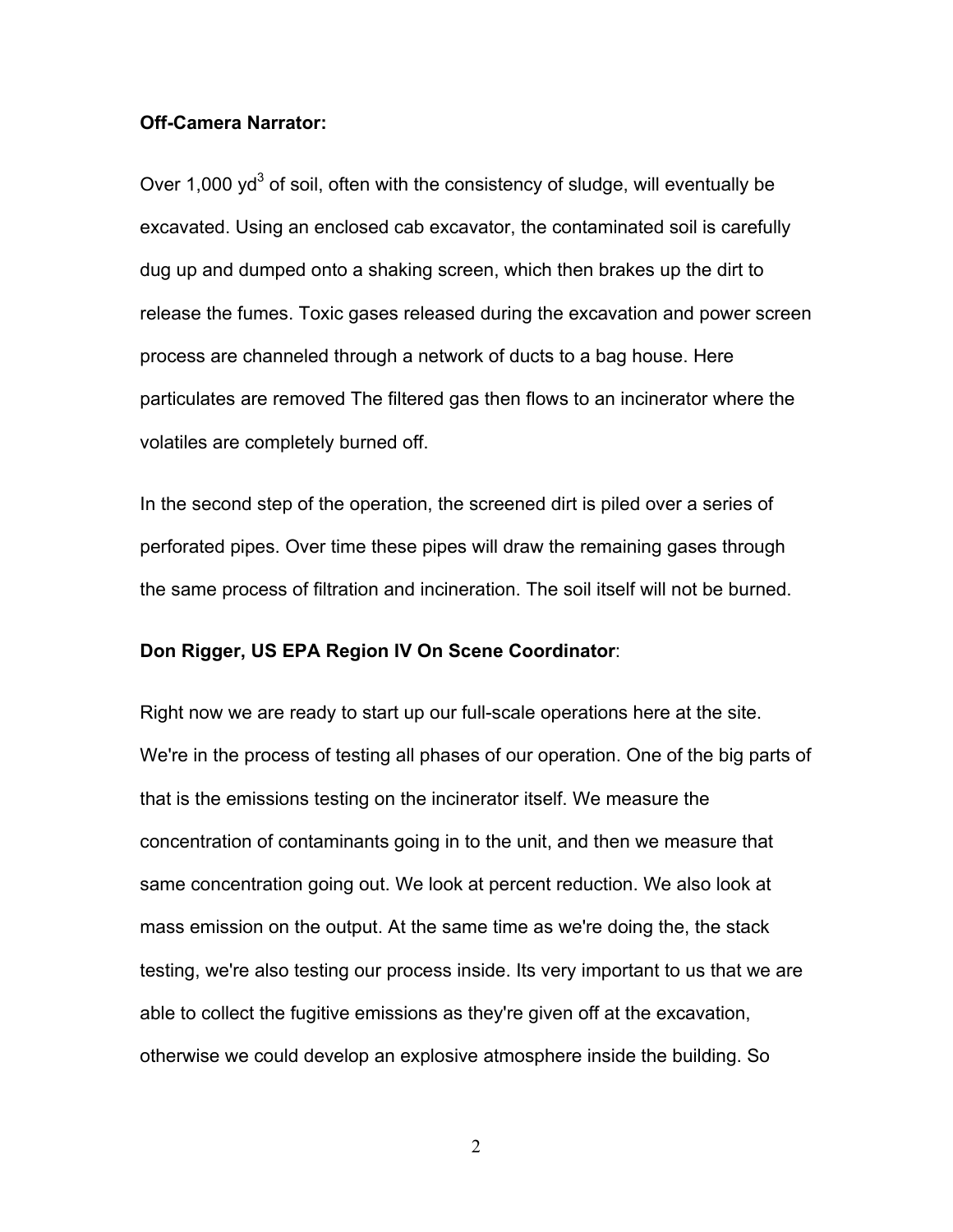we're constantly monitoring the conditions inside the building, to make sure that that's not the case.

#### **Paul Meter, Technical Manager, Air Sampling Program:**

This site was unique in that the contaminated soil was not removed and processed somewhere else. The soil remained essentially where it was and a building was constructed around the site. Air emissions from inside the building and activities that occurred inside the building were all vented to the thermal oxidizer. The test results indicate that the thermal oxidizer was capable of operating and maintaining a destruction efficiency greater than 99%.

# **Off-Camera Narrator:**

Likewise testing will be ongoing throughout the neighborhood and surrounding areas to ensure that emissions are not leaking from the site as they might at a conventional excavation, where emissions routinely escape to the atmosphere. Once excavated, the dirt will remain piled on the vapor extraction system until it is no longer considered to be hazardous waste. At that time, it can be removed as industrial landfill saving countless dollars on the cost of the overall cleanup effort.

With the successful merger of the various technologies and the proven effectiveness of the controlled enclosure, the Basket Creek fume house stands

3